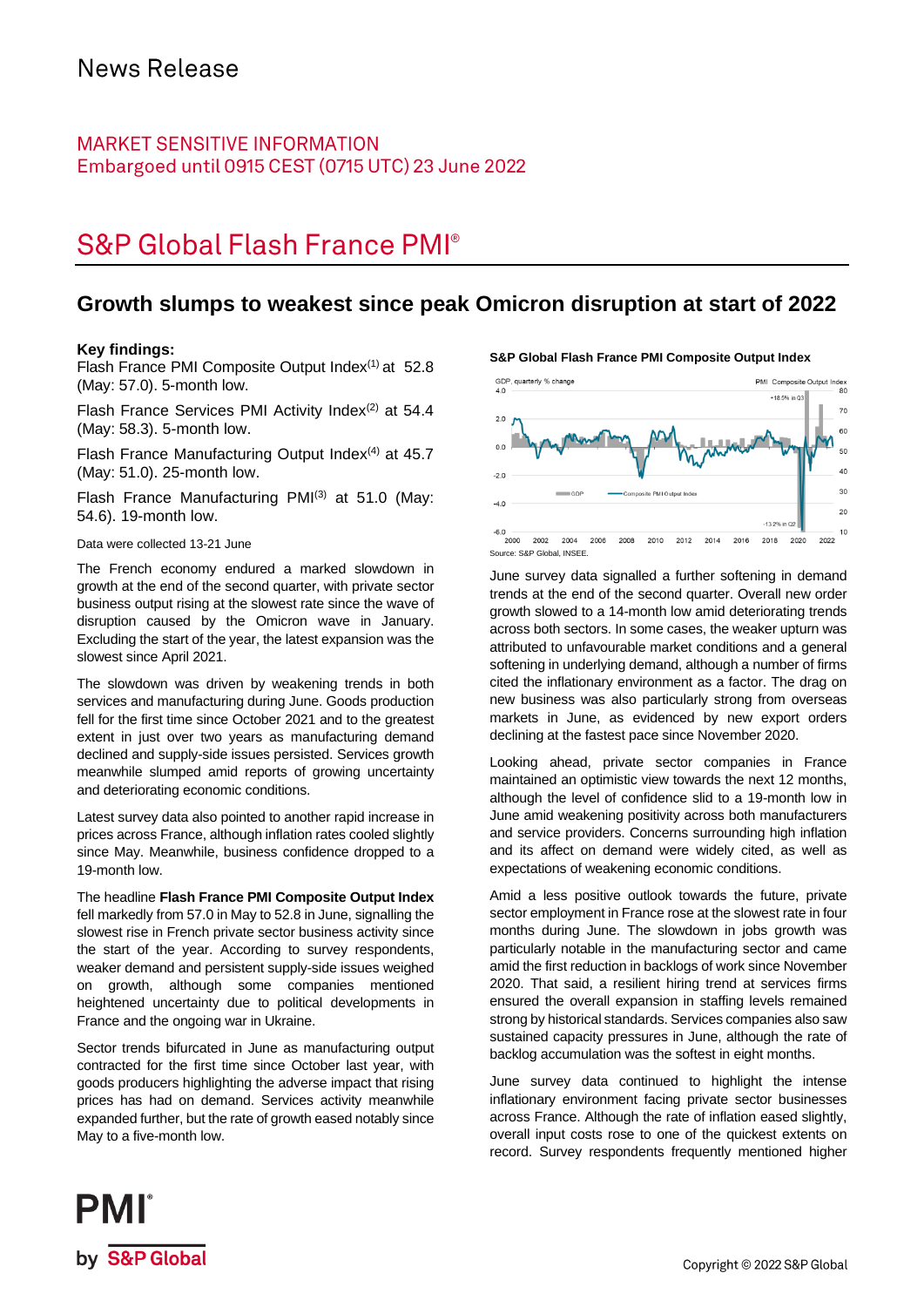## News Release

prices for raw materials, fuel and transport, as well as rising wages. In a bid to at least partly offset margin pressures, selling charges were lifted further in June.

Lastly, while June's survey indicated a persistence of supply-chain disruptions, which firms attributed to the war in Ukraine, staff shortages and inadequate item availability across the market, the extent to which supplier delivery times lengthened was the weakest for almost a year-and-ahalf. However, input buying activity fell for the first time since November 2020 as businesses noted sufficient stock levels and a preference to use them over making additional purchases at current prices.

Commenting on the flash PMI data, **Joe Hayes**, Senior Economist at S&P Global Market Intelligence said:

*"France endured a particularly sharp slowdown in growth during June, as well as a further bifurcation between the manufacturing and services economies. Nonetheless, trends deteriorated in a broad-based fashion over the month as high inflation begins to bite harder. Overall growth was at its slowest since the Omicron disruption was at its peak in January. Barring this though, the 'flash' PMI for June is at its lowest level since April 2021.*

*"While a loss of momentum was to be expected as the resumption of economic activities post-lockdown boosted growth, the slowdown has been aggravated by substantial price pressures. This has been particularly aggressive in the manufacturing sector, where output and new orders both declined strongly and for the first time since October last year, serving as a worrying sign for what could be to come for the service sector.*

*"The slowing economic trend in France is also compounded by a fresh bout of political uncertainty due to the hung parliament result in the national elections. Business confidence slid to a 19-month low in June. Overall, June 'flash' PMI data add to tangible recession risks for France."*

-Ends-